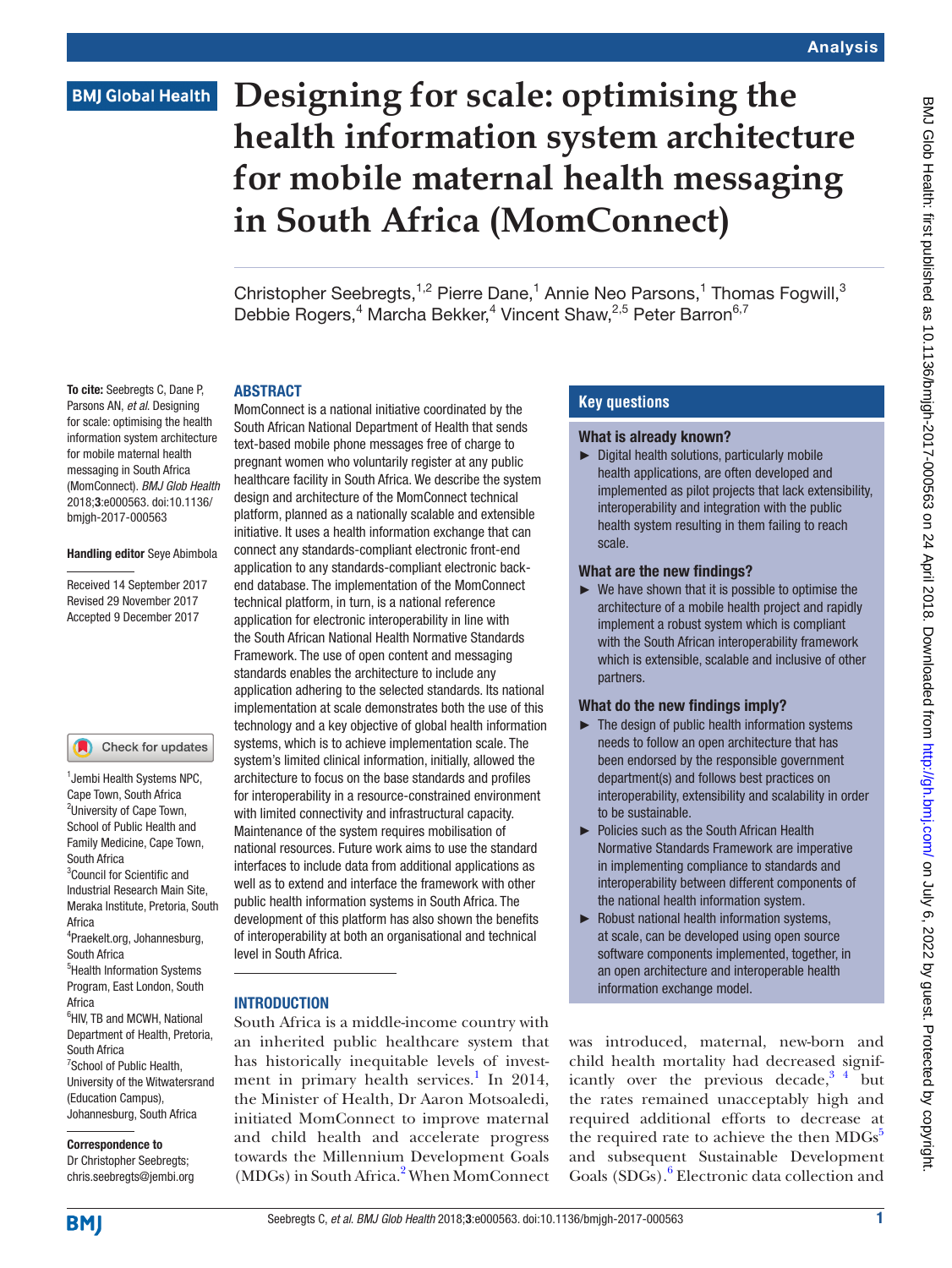### BMJ Global Health

mobile health (mHealth) interventions provide opportunities for improving health service delivery.<sup>2</sup>

MomConnect is a national initiative of the South African National Department of Health (NDoH) that sends free mobile phone text messages in all eleven official languages to pregnant women who voluntarily register at any public healthcare facility in South Africa. The objectives include registering pregnancies in the public sector, sending targeted, stage-based health promotion messages and providing mechanisms for interactive feedback on service.

In 2014, key drivers of the initial programme included using the mobile phone infrastructure in South Africa, using open source systems for the technical platform for MomConnect and using local capacity to build and maintain the system and to keep system costs as low as possible. As of 3 September 2017, there were 1 770 988 unique mobile phone numbers registered on MomConnect.

The NDoH published the country's first eHealth Strategy in 2012,<sup>[7](#page-6-5)</sup> the mHealth strategy in 2015<sup>8</sup> and the National Health Normative Standards Framework for Interoperability in eHealth in South Africa (HNSF) in  $2014<sup>9</sup>$  $2014<sup>9</sup>$  $2014<sup>9</sup>$  providing a framework supporting the development of interoperable systems and adoption of messaging and data standards.<sup>[10](#page-6-8)</sup>

In this paper, we present the design, development and implementation of the MomConnect technical platform as well as technical considerations for mobile messaging solutions in low-resource settings. Interoperability is highlighted as a key feature of the technical infrastructure to achieve scale and get data into the system, using opensource tools.<sup>i</sup> Last, we discuss learnings for strengthening health services.

### Technical considerations in resource-constrained **ENVIRONMENTS**

mHealth is an important means of strengthening health service delivery.<sup>[11](#page-6-9)</sup> Although there is widespread access to mobile phones in South Africa, $12$  connectivity and handset costs are a particular barrier to access for the socioeconomically disadvantaged. Poorer, mainly rural communities remain less likely to have access to either mobile phones or more sophisticated phones with data-enabled capacity (eg, able to access the internet or download databased applications such as WhatsApp). MomConnect was designed to ensure that anyone with a mobile phone, no matter the type, could use the service.<sup>10</sup> The logical architecture of MomConnect ([figure](#page-1-0) 1) was designed to accommodate this and also implement the tiered architecture and health information exchange (HIE) detailed

<sup>i</sup>A secondary aim of this paper is to show the availability of open-source software as part of a component-based information system design for public health in resource-constrained settings. Although the global knowledge base of such software is growing, it remains limited with consequent implications for policy makers and managers who seek to implement such systems.



<span id="page-1-0"></span>Figure 1 Technical architecture of the MomConnect platform. Key: DHIS2 (District Health Information System, version 2 [\(https://www.dhis2.org/](https://www.dhis2.org/)), and Tracker application [\(https://www.dhis2.org/individual-data-records](https://www.dhis2.org/individual-data-records))); JSON API (Javascript Object Notation Application Programming Interface); OpenHIM (Open Health Information Mediator [\(http://openhim.org/](http://openhim.org/))); SMS (short message service); USSD (Unstructured Supplementary Service Data); Vumi ([https://](https://www.praekelt.org/vumi-intro/) [www.praekelt.org/vumi-intro/\)](https://www.praekelt.org/vumi-intro/).

in the  $HNSF<sup>13</sup>$  and the MomConnect process and information flows [\(figure](#page-2-0) 2).

The benefits of digital health interventions to address health service delivery in low-resource environments are usually limited by a lack of interoperability, data integration and data availability.<sup>14</sup> The data generated by such interventions mostly remain isolated to facilities or vertical services as applications are usually designed and developed in the absence of a national architecture and interoperability guidelines. A key objective of national health information systems is to ensure that data are included in the public health system.

Implementation of an interoperability framework, such as the HNSF, is potentially a game-changing step forward in addressing this problem by guiding systems designers to develop applications that can operate according to defined and agreed standards and profiles and integrate data into public health information systems.

Low-income and middle-income countries often have access to donor-funded technical capacity in building mobile health services, but then face longer-term maintenance and support problems. $15$  The MomConnect technical platform planned to use existing knowledge and local expertise to strengthen sustainability.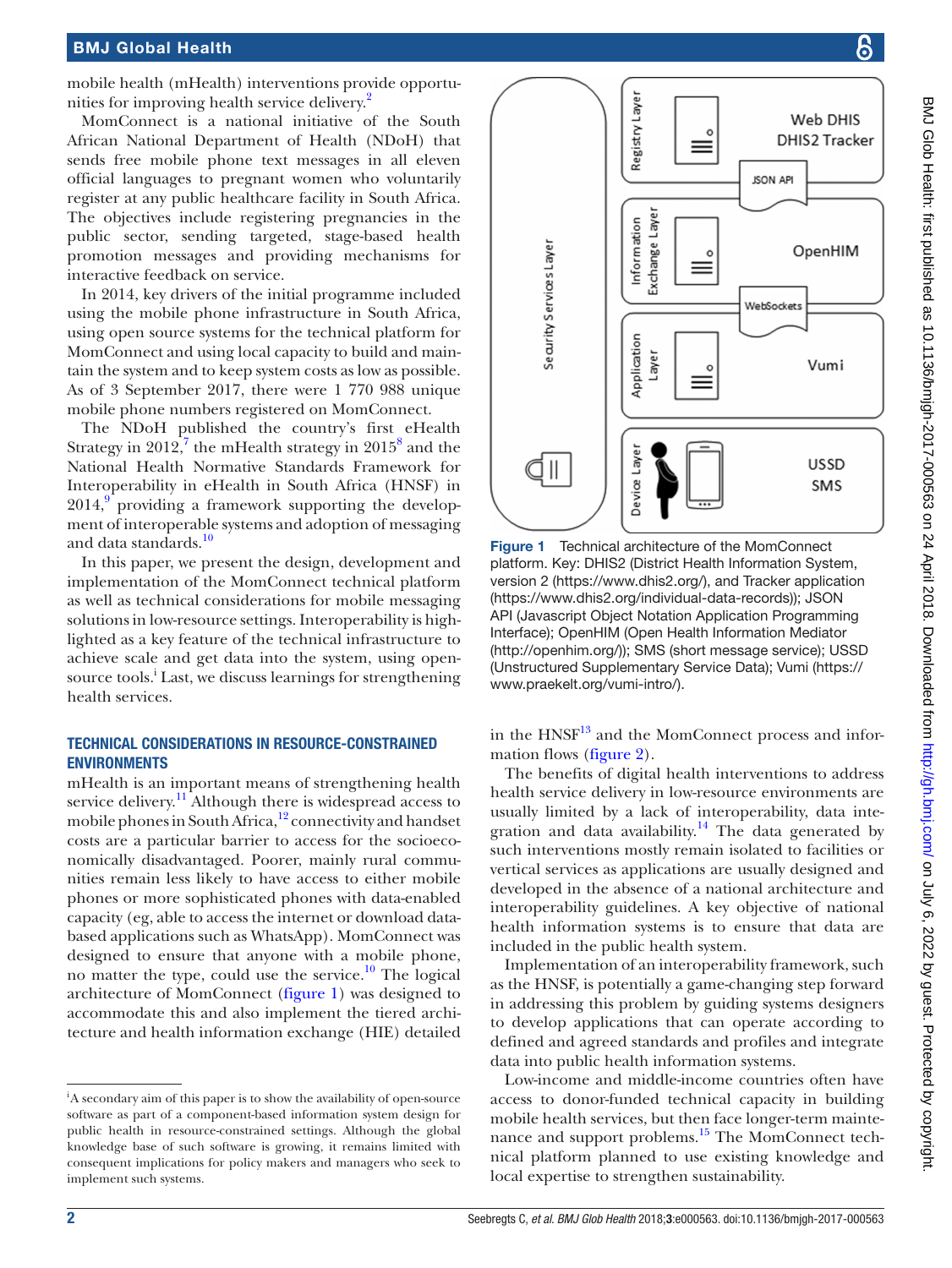

<span id="page-2-0"></span>Figure 2 MomConnect process and information flows. DHIS2, District Health Information System, version 2; JSON API, Javascript Object Notation Application Programming Interface; OpenHIM, Open Health Information Mediator; SMS, short message service; USSD, Unstructured Supplementary Service Data.

#### Building out the technical infrastructure

MomConnect supports two specific use cases. Clinic registration entails confirmation of a pregnancy by a healthcare worker in a registered health facility followed by registration to receive messages. Public subscription is an open process that allows registration by anyone to receive a limited set of messages.

The District Health Information System, version 2  $(DHIS2)<sup>16</sup>$  was selected as the warehouse for MomConnect data and the DHIS2 Tracker application was used as the registry for pregnancy data. DHIS2 also serves as the facility registry and enables the inclusion of a facility code and differentiation of MomConnect clinic registration data from public subscription data. The Open Health Information Mediator (OpenHIM) $\frac{1}{117}$  was selected as the interoperability layer for the HIE and Vumi<sup>iii</sup> (upgraded to Seed) to host the Unstructured Supplementary Service Data (USSD) application and to schedule the sending of stage-based messages to enrolled mothers based on estimated delivery date.

The Patient Identifier Cross-Reference/Patient Demographic Query standards profile of Integrating the Healthcare Enterprise was initially considered for demographic data and the Mobile Health Document profile for clinic data, with a Clinical Document Architecture (Health Level Seven (HL7)) document for clinical data. However, a custom Javascript Object Notation (JSON) message was developed as there was no existing messaging profile catering for client enrolment and notification as well as HL7 Fast Health Interoperability Resources<sup>iv</sup> (FHIR)

messages for specific clinical messaging, such as referral requests and clinical encounters.

The USSD clinic registration process for MomConnect has five mandatory fields for the pregnant woman: (1) mobile phone number; (2) estimated delivery date; (3) date of birth;  $(4)$  the msisdn<sup>v</sup> of the device being used to register the mother which can be different from the mother's mobile number and is automatically populated via the USSD service and (5) chosen language to receive the text messages (all 11 national languages are available). The South African National ID number (alternatively, a passport number) is captured optionally, as the time taken to input the official 13 digits increased USSD time-outs and could pose a potential barrier to accessing the service. Instead, the mobile number given by the woman during registration on MomConnect is used as a proxy system identifier for the purposes of sending and receiving messages. The implication is to focus the service on provision of health information rather than on the development of a data repository. Mobile numbers can be shared or changed and will be insufficient to support a demographic database or a longitudinal health record in the long term.

#### Getting data into the system

Universally available mobile services, including USSD, a simple text-based system and short message service (SMS) text messages were chosen for registration and information dissemination, rather than data driven applications. Both services are supported by all networks

ii<http://www.openhim.org>

 $\ddot{\text{int}}$ <http://www.praekelt.org/producthealthstacklearnmore>

iv<https://www.hl7.org/fhir/overview.html>

v A number assigned to uniquely identify a subscription in a Global System for Mobile communications (GSM) network.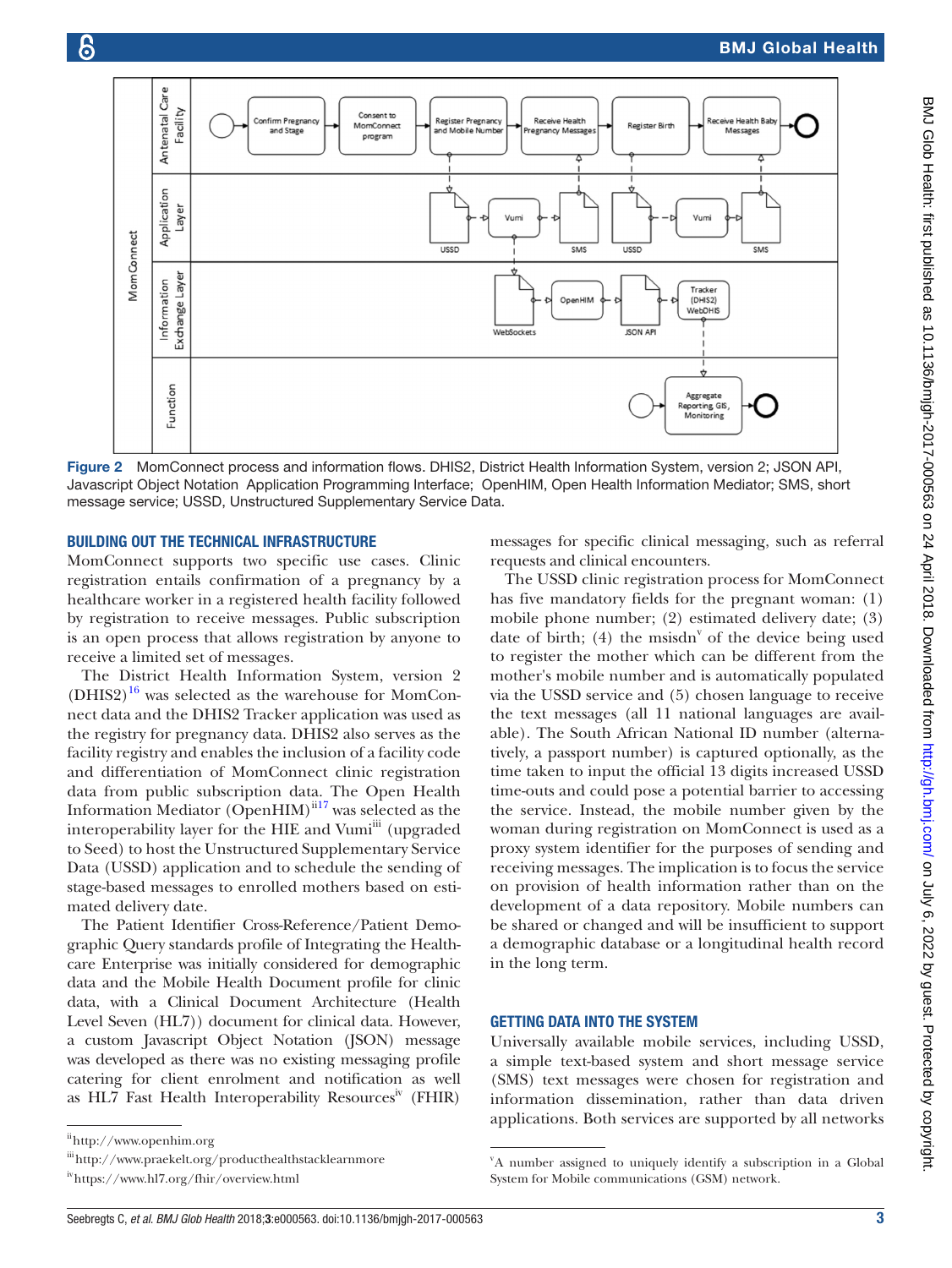**Q B Q B Q Q S Q Favorites - Share** 

<span id="page-3-0"></span>instance.



and devices in South Africa. By August 2017, around 3 years after inception of the programme, more than 100 million text messages have been sent to mothers.

The NDOH and MomConnect Task Team also decided to implement an SMS-help desk<sup>vi</sup> to help answer pregnancy and maternal health-related questions that MomConnect users have as well as to send compliments and complaints. Snappy Helpdesk<sup>vii</sup> was initially used as the helpdesk software, but was replaced by an open source platform (CasePro<sup>viii</sup>), originally developed by the United Nations Children's Fund (Unicef) and adapted by Praekelt.org for use in MomConnect. The helpdesk is hosted within the NDoH building in Pretoria and is staffed by a team of trained nurses who reply to questions submitted by mothers via SMS. Responses are also sent via SMS and the question-response pairs are submitted to DHIS2 for reporting purposes.

The MomConnect information exchange was built to enable the transfer of data between consumer applications (Vumi/Seed) and the central national registry (DHIS2 Tracker). It consists of a number of components. The OpenHIM interoperability layer provides routing, security, transaction logging and auditing services and a framework to integrate other microservices, called mediators, into a coherent architecture. Four node.js microservices are implemented: The Validation Mediator ensures that messages sent into the exchange have valid structures and acceptable data values. The Queuing

vii<https://besnappy.com/>

Mediator accepts validated messages and adds them to a file-based queue which balances load and allows destination systems such as DHIS2 to be taken down for maintenance without affecting the operation of MomConnect. The Caching Mediator provides an in-memory cache for lookup values, also ensuring that the system can operate when central data registries such as the Facility Registry are unavailable due to maintenance. The Tracker Mediator is a generic service that wraps all logic needed to add data to DHIS2 Tracker, including logic for message deduplication and multiple calls to the DHIS2 Tracker Application Programming Interface.

By Chart - BT Map - About - Home

 $\sim$ 

'o' **VIII** Th **El Thematic layer** 

 $\overline{\circ}$ 

 $\Box$ 

**E** Event I

Fil Facility lay

Thematic layer Thematic layer

C Evental law

Registration data are processed by the main DHIS2 application to generate aggregate data, reports and maps [\(figure](#page-3-0) 3). The DHIS2 server is located in a secure web-hosting environment as part of the national DHIS2 infrastructure.

Care was taken to ensure the security and integrity of the system. All servers run the Ubuntu 14.04 operating system and are firewalled using Uncomplicated Firewall so that they may only communicate with each other, with the exception of the demilitarised zone server which accepts HTTPS requests to an Nginx server. Nginx then load-balances these requests to a cluster of redundant OpenHIM servers ensuring that maintenance and upgrades can be carried out with no interruption to the operation of MomConnect. Any interruption in data from connectivity or service outages is catered for by the system ability to cache data and restart information flows from the relevant point. The OpenHIM uses a 3-node MongoDB cluster, an inherently scalable document database.

viAs opposed to a traditional voice based call centre which is very expensive to set up, staff and maintain.

viii<http://unicefstories.org/tag/casepro/>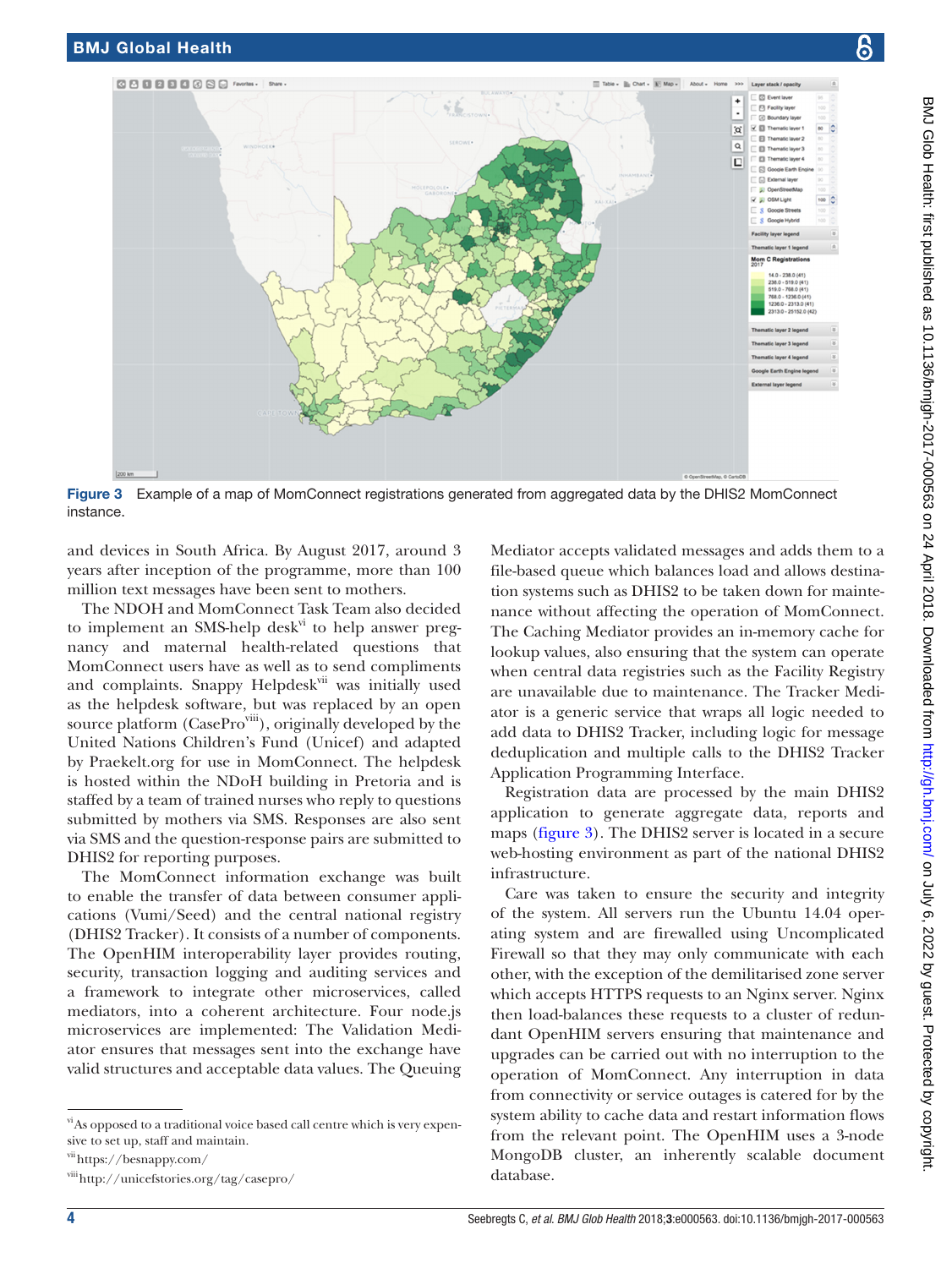<span id="page-4-0"></span>

| Cost breakdown of MomConnect infrastructure, storage and inventory<br>Table 1 |                         |                           |                                                                                                                                                                                                                                                                                              |
|-------------------------------------------------------------------------------|-------------------------|---------------------------|----------------------------------------------------------------------------------------------------------------------------------------------------------------------------------------------------------------------------------------------------------------------------------------------|
| <b>Type of cost</b>                                                           |                         |                           |                                                                                                                                                                                                                                                                                              |
| <b>Section</b>                                                                | Once-off                | Ongoing                   | <b>Comments</b>                                                                                                                                                                                                                                                                              |
| System development and maintenance                                            |                         |                           |                                                                                                                                                                                                                                                                                              |
| Mobile phone interface<br>set-up                                              | X                       |                           | Requires a WASP to send and receive data from the mobile phones to<br>the scheduling platform. Users dial a toll-free number to receive and<br>enter data via USSD, similar to processes like loading airtime. Users<br>register at a facility to receive the full message set               |
| Scheduling database set-up                                                    | $\mathsf{x}$            |                           | Determines sets of messages to send to each user based on<br>predefined parameters. Requires stable internet connectivity                                                                                                                                                                    |
| Scheduling database<br>maintained                                             |                         | X                         | Capacity to adapt as parameters are changed                                                                                                                                                                                                                                                  |
| Interoperability layer built                                                  | $\overline{\mathsf{x}}$ |                           | Built in redundancy to avoid data loss due to any interruption in<br>connectivity or service from source systems                                                                                                                                                                             |
| Interoperability layer<br>maintained                                          |                         | X                         | Routine maintenance assisted by inbuilt alerts                                                                                                                                                                                                                                               |
| DHIS2 instance set-up                                                         | $\overline{\mathsf{x}}$ |                           | Data storage and reporting mechanism set-up                                                                                                                                                                                                                                                  |
| DHIS2 instance maintained                                                     |                         | X                         | Routine maintenance assisted by inbuilt alerts                                                                                                                                                                                                                                               |
| HelpDesk set-up                                                               | $\mathsf{X}$            |                           | Migrated to Unicef's CasePro for greater functionality                                                                                                                                                                                                                                       |
| HelpDesk maintenance                                                          |                         | X                         | Costs associated with ongoing maintenance of HelpDesk, mainly HR<br>costs                                                                                                                                                                                                                    |
| Implementation                                                                |                         |                           |                                                                                                                                                                                                                                                                                              |
| USSD registrations of users                                                   |                         | $\times$                  | A reverse-billed system means it is free to the end user. USSD<br>engagement costs are subsidised by all four mobile network operators<br>in South Africa. However, exact costs cannot be preset without<br>potentially limiting the number of users who can be registered on the<br>service |
| SMS (text messages) sent<br>to user                                           |                         | $\mathsf{x}$              | A reverse-billed system means it is free to the end user. SMS<br>engagement costs are subsidised by all four mobile network operators<br>in South Africa. However, exact costs cannot be preset without<br>potentially limiting the number of users who can be sent messages                 |
| Service awareness<br>campaign                                                 |                         | $\boldsymbol{\mathsf{x}}$ | Periodic campaigns required for user awareness of service options                                                                                                                                                                                                                            |
| Training of healthcare<br>workers on service                                  | $\overline{\mathsf{x}}$ | $\mathsf{x}$              | Ensure healthcare workers are aware of the service and can register<br>users                                                                                                                                                                                                                 |
| HelpDesk staffing                                                             |                         | X                         | Provide appropriate staff to respond to HelpDesk complaints,<br>compliments and requests                                                                                                                                                                                                     |

DHIS2, District Health Information System, version 2; SMS, short message service; USSD, Unstructured Supplementary Service Data; WASP, Wireless Application Service Provider or Aggregator.

#### Ongoing system maintenance

Once the MomConnect platform stabilised in early 2015, daily maintenance has been minimal without little or no human intervention for significant periods of time.

Contributors to the costs of an electronic data-based system include where the data are stored (or hosted), maintaining services in the system and any associated transaction costs, such as text messaging, USSD and mobile data, as shown in [table](#page-4-0) 1.

MomConnect includes measures to alert administrators of any system issues. These include automated email and text alerts from the OpenHIM if any messages flowing through the interoperability layer fail, automated uptime alerting through Pingdom (OpenHIM) and Monitor.us (DHIS2) and alerts for issues in the

messaging platform through sentry logs. All components were well tested in staging environments and the infrastructure is able to easily accommodate hundreds of thousands of incoming messages per day and millions of outbound text messages.

#### Strengthening health services

MomConnect was launched at a clinic in August of 2014 by the Minister of Health, accompanied by a national roadshow in each of the nine provinces. Training was relatively simple given the technology and focused on educating nurses in clinics around how to register patients on the system using USSD. Programme implementation was carefully monitored by comparing registration numbers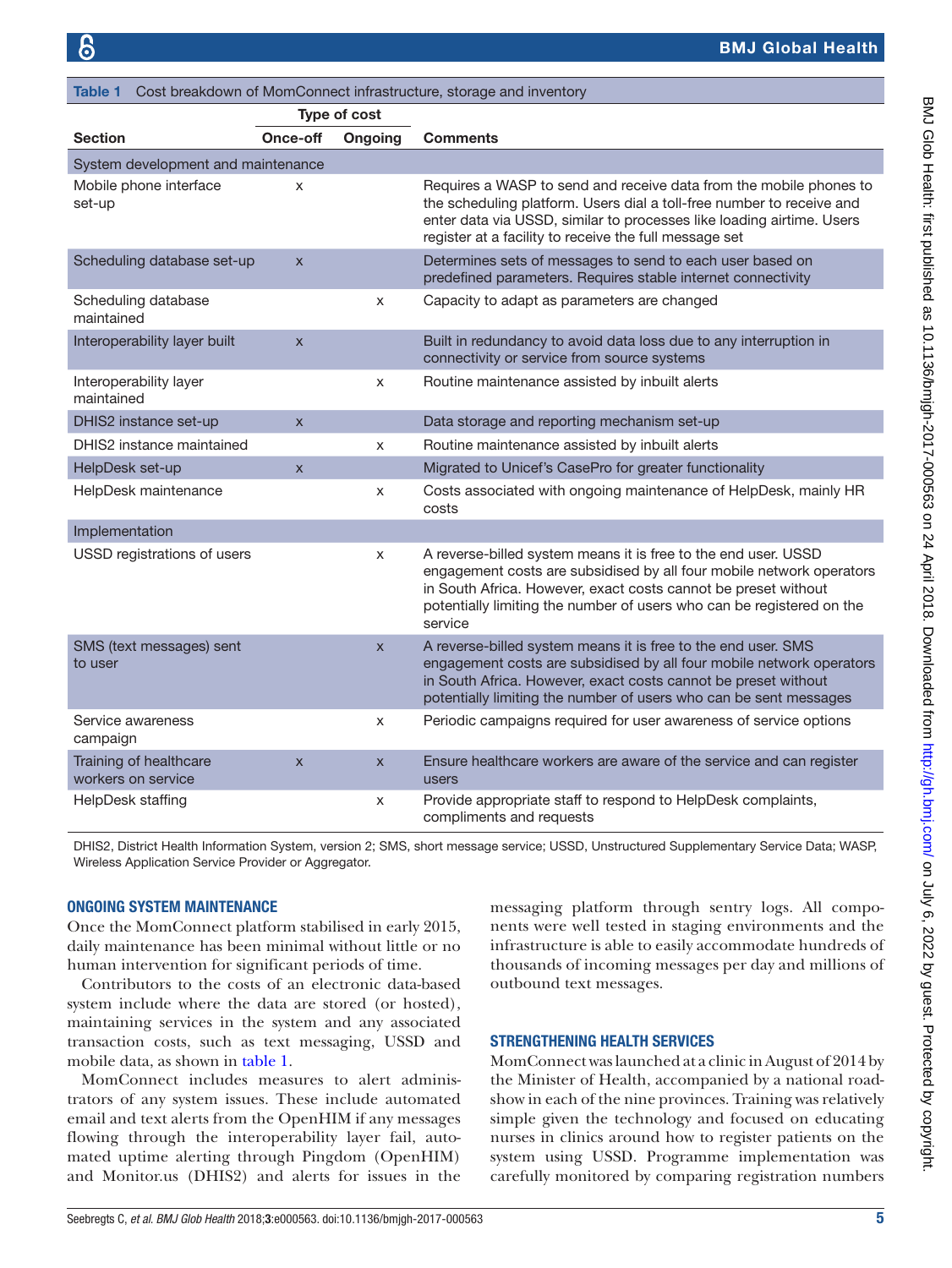at individual health facilities with projected antenatal service case load based on historical data.

Since its launch, a number of improvements and extensions have been made to MomConnect. The early success of MomConnect<sup>18</sup> led to the development of a complementary service for healthcare workers, especially nurses, providing these services.

The new NurseConnect service was launched in 2016 using the same front-end applications (USSD and SMS) with an interactive mobile website available for compatible devices. NurseConnect uses the same infrastructure as MomConnect. The MomConnect registration in DHIS2 was extended to include nurses and potentially populate a future back-end provider registry for the NDoH.

Since the inception of MomConnect in 2014, technical partners have held 'connectathons', encouraging standards-based interoperability with the MomConnect backend by other mHealth application developers and potentially extending the sources of new registrations and subscriptions. The extension of the messaging platform to use HL7 FHIR, allows other mHealth providers to enrol mothers into MomConnect using data-enabled phones to interact with the HIE using this standard. Community health workers can now subscribe mothers using existing mHealth applications.

#### Discussion and learning points

MomConnect has illustrated the use of mobile technology in reaching pregnant women both in urban and rural settings in South Africa. Despite its limitations, USSD was successful for registration and subscription. Non-reliance on a mobile data service meant that any type of mobile phone could access the service, with a single USSD short code implemented across all four Mobile Network Operators (MNOs) in South Africa. However, the limitations of USSD and its reliance on short, prepopulated answers or drop-down menus require careful flow and data design techniques. Prior to July 2013, USSD was offered by most MNOs in South Africa as a free service, but the commercial costing model introduced since then means that such design issues have substantial impact on costs.

Issues with SMS include the readability of messages by anyone with access to the device, and the limitation of message size to 160 characters (including spaces). Other limitations included the fact that the commercial rates offered by MNOs for text messages are often limited in terms of economy of scale. Although the MomConnect task team was able to negotiate a reduction in rates for all SMS and USSD interactions for the programme with all four MNOs in South Africa, the costs are still substantial. MNOs will also recycle mobile phone numbers not used for a defined period of time, potentially resulting in the broadcasting of messages to mobile numbers not officially registered for the service.

The use of an interoperability layer is invaluable as a way to monitor messages flowing between the consumer facing mobile application and the central data stores

and repositories. The ability to inspect messages during development and in the production online system allows system issues to be rapidly identified and fixed.

#### **FUTURE DIRECTIONS**

The MomConnect technical platform has a number of successes. The technical architecture is compliant with policies and frameworks published by the NDoH, demonstrating the advantages of national policies and guidelines to harmonise and harness digital health technologies. The technical architecture was designed and implemented relatively quickly and scaled successfully during the project, supporting the national plan to extend the architecture and to include other domains. Using an open architecture and open standards, as required in the HNSF, has proven cost-effective and efficient from a procurement perspective. It is also consistent with international initiatives, such as the Open Health Information Exchange<sup>ix</sup> (OpenHIE).

The MomConnect technical platform is a reusable framework based on an open architecture, standards and information systems which can be readily replicated in other settings. Open standards facilitate communication between open source software components that can be adopted and reused.

MomConnect shows the potential and limitations of using mHealth to support maternal health promotion messaging in resource constrained environments. The full benefits of MomConnect's scalable and extensible architecture will depend on the ability of front-end systems to generate appropriate information to populate a demographic repository and longitudinal health record, so as to share with other HNSF compliant public health initiatives such as the Health Patient Registration System.<sup>19</sup>

Acknowledgements The authors acknowledge the leadership of the South African Minister of Health who initiated and leads the MomConnect project as well as the direction and contribution of the South African National Department of Health, especially Dr Yogan Pillay who convened and leads the MomConnect Task Team. The mobile phone and mobile health application components were implemented and managed by a group from Praekelt Foundation. The interoperability components were implemented and managed by a group from Jembi Health Systems and the Council for Scientific and Industrial Research (CSIR) Meraka Institute. The registry and data warehouse components were implemented and managed by a group from the Health Information Systems Programme, South Africa (HISP-SA). Additional inputs for the technical design and implementation of MomConnect were provided by ICF International. Regular inputs and feedback were provided by all members of the mobile maternal health Task Team. The support provided by John Snow, Inc. (JSI) in the President's Emergency Plan for AIDS Relief (PEPFAR) and United States Agency for International Development (USAID)-funded MEASURE Evaluation Strategic Information for South Africa (MEval-SIFSA) project to enable this publication is acknowledged with gratitude.

Contributors CS, PD, DR, VS and TF were part of the team that designed and developed the MomConnect technical platform and maintain it through its ongoing operations. PB led the mobile maternal health task team on behalf of the NDoH from inception and provided critical inputs to the design and development of the technical platform as well as final sign-off. ANP and MB

ix<http://www.ohie.org>